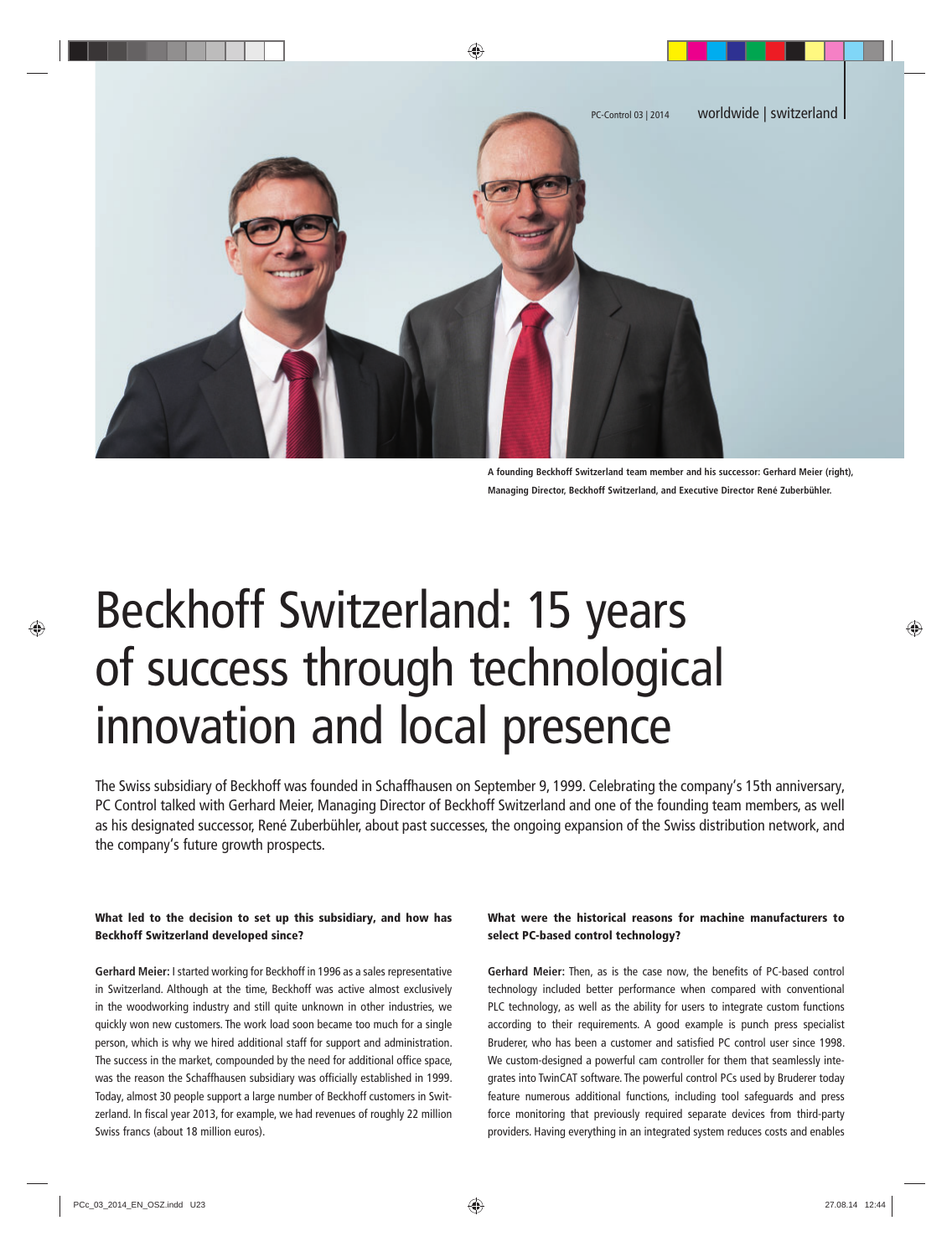

**The Swiss headquarters of Beckhoff Automation AG is located in Schaffhausen.**

Bruderer to keep their entire intellectual property (IP) in-house. This clearly highlights the value of the PC-based solutions from Beckhoff: they offer all capabilities required to integrate complex applications that are either impossible to implement with traditional PLC systems, or very expensive to do so, often requiring additional modules. A powerful and open PC-based controller that can be adapted to unique requirements with software or specific terminals is simply a better solution. Bruderer realized another great advantage over time: easy maintenance, even when a machine has been running for a long time. For example, after replacing a Beckhoff Industrial PC (IPC) from the year 2000 (14 years later), it took only 30 minutes to get the machine operational again. In Bruderer's experience, other control systems would make such a replacement process very expensive and involve significant downtime, even after only a few years of operation.

#### What makes the Swiss market special, and what role does innovation play here?

**René Zuberbühler:** Swiss companies set themselves apart predominantly with innovation, quality, and increasingly, with the design of their machines. Beckhoff supports each of these aspects to the fullest as the technology leader in PC-based control and drive technology, and by producing its components exclusively in Germany with the high quality and long availability customers expect. Beckhoff systems also maintain a high degree of aesthetic quality. A prime example is the CP32xx multi-touch Panel PC that was honored with the coveted Red Dot design award in the spring of 2014. Accordingly, Beckhoff is recognized throughout Switzerland as a maker of highly innovative products that are also high quality in every respect.

**Gerhard Meier:** Beckhoff is known as a technology leader in Switzerland largely because of its EtherCAT technology and TwinCAT software. We are also known for our technological leaps, such as the eXtended Transport System (XTS), which opens up entirely new avenues, particularly in the area of packaging machines. In addition, for an export-driven Swiss machine manufacturer like Bruderer, working with a leading control system supplier is an absolute must.

## Which application areas do you focus on the most, and where do you see the greatest market potential in the future?

**Gerhard Meier:** Beckhoff generates a large portion of its annual sales from the machine building applications, particularly in industries such as metalworking, plant engineering, watch-making, medical technology, and packaging technology. PC control is especially popular in the packaging industry, which is very strong here because of Switzerland's many global food, biotechnology, and pharmaceutical companies. These are areas that still harbor abundant potential for our control technology. Building automation has also been very successful in Switzerland for many years, advancing rapidly with numerous major commercial building and hotel projects. We are confident that our customers will benefit from our "TwinCAT Building Automation" software suite with its Project Builder configuration tool, as well as from our BACnet-compatible products. We also foresee significant growth in the machine tool industry, where more and more users recognize the benefits of TwinCAT's CNC functionality. We are currently working on some very large projects where the open characteristics of Beckhoff control technology really come to bear, because it makes it easy to develop customer-specific hardware and software products exactly according to the requirements requested by customers. Additionally, TwinCAT 3 enables our customers to develop technology-specific TcCOM objects in high-level languages. This means that they can keep their knowledge base in-house, removing the need to transfer it to the controller manufacturer. Such components can be seamlessly integrated into the control solution, again demonstrating the system's openness.

**René Zuberbühler:** Switzerland continues to have a very strong machine-building industry, although only the engineering activities are left here, in some cases. However, particularly with regard to the engineering portion, we offer with